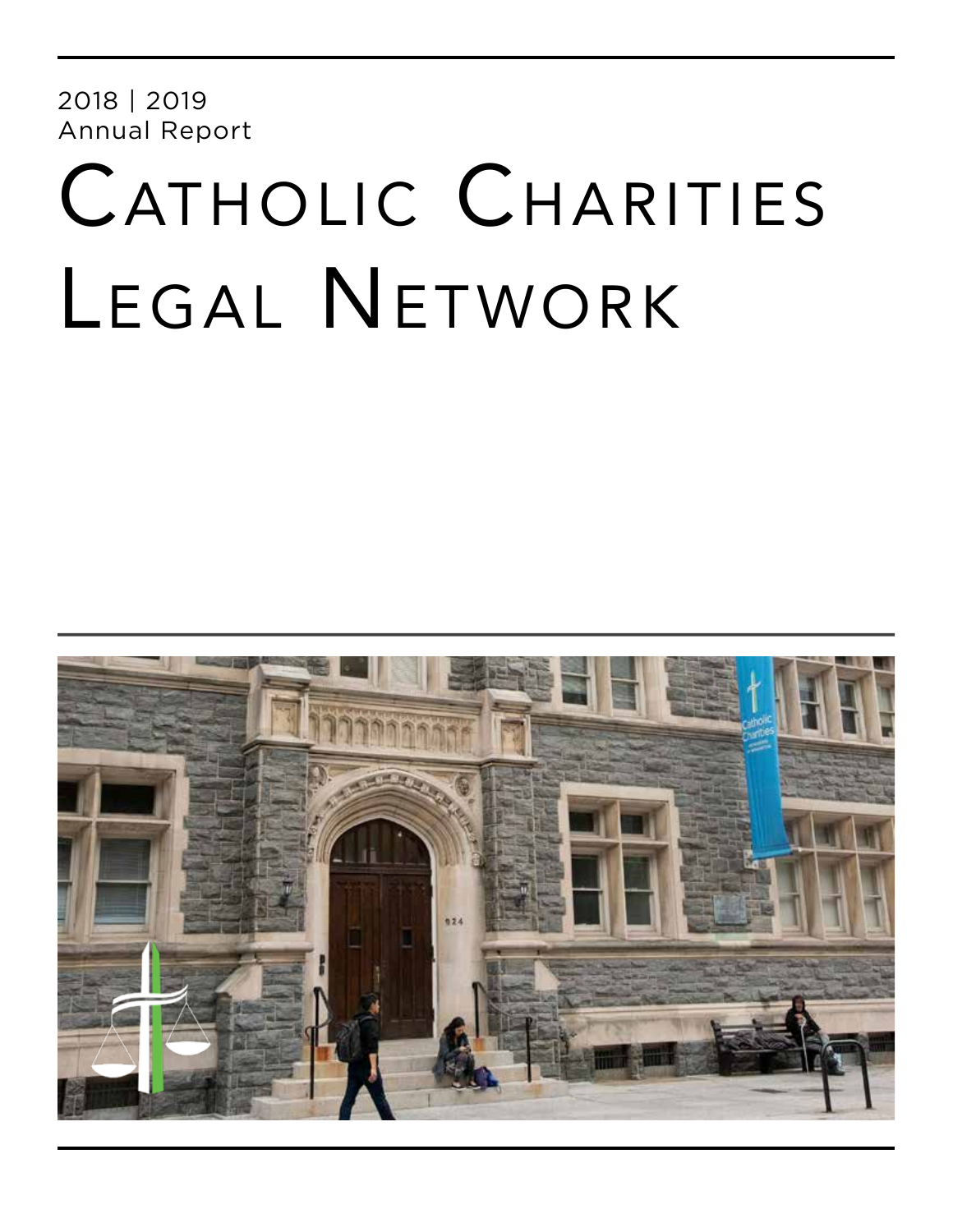### 2018 | 2019 Director's Letter



Dear Friends,

I have just completed my twenty-fifth year as Director of the Catholic Charities Legal Network as the program itself celebrates 30 years of service to the public. I am pleased to report that in Fiscal Year 2019, the Legal Network assisted approximately 3,100 individuals through its various projects, including direct legal representation and presenting legal education seminars in DC and Maryland.

Starting with our volunteers, I would like to highlight our volunteer attorneys for conducting telephone and in-person intake weekly and monthly. Special thanks to our government, solo, mid-size and large law firm attorneys who have accepted pro bono cases from the Legal Network. A special debt of gratitude is owed to the District of Columbia Bar Pro Bono Center's staff for partnering with us to ensure cases are placed with volunteer attorneys and law firms.

The Legal Network is grateful to the following law schools for assisting us with some of our most challenging cases: American University Washington College of Law; Catholic University of America - Columbus School of Law; Georgetown University Law Center (with special thanks to Professor Frances DeLaurentis and her students for compiling manuals on various substantive areas of the law for our staff and volunteers); The George Washington University Law School; Howard University School of Law, and The University of the District of Columbia David A. Clarke School of Law. The following educational institutions are also to be thanked for sending student interns to the Legal Network: Ave Maria School of Law; Trinity Washington University; Arizona State University and Elizabeth Seton High School.

I am especially appreciative to the Legal Network's staff or their commitment to serving the poor and unserved in our community. Thank you to current staff attorneys Esther D. Coleman, Daniel F. Collopy, Hon. Leo E. Green, Jr., and Kelly E. Thompson; former staff attorneys Ashlyn Anderson-Keelin and Emily J.C. Maloney; and our current bilingual paralegal Blanca Z. Lopez.

Of particular importance to this program is the Legal Network Advisory Council. I am grateful to all Council members and our current Chairman, James P. Gillespie, for their support and encouragement. I also want to thank the following former Council members whose terms have expired: Elizabeth B. Meers, Ex Officio member; Kristine J. Dunne; Michael J. Goecke; Robert E. Grant; Fernand A. Lavallee; William E. Lawler III; and William E. Rice.

Lastly, I am thankful for the financial support the Legal Network has received from its many donors and partners.

I am proud of our work over the last year, and I invite you to peruse this report to learn more about our successes. I also look forward to sharing with each of you what is to be a challenging and productive upcoming year.

Sincerely, James D. Bishop, Esq., Director Catholic Charities Legal Network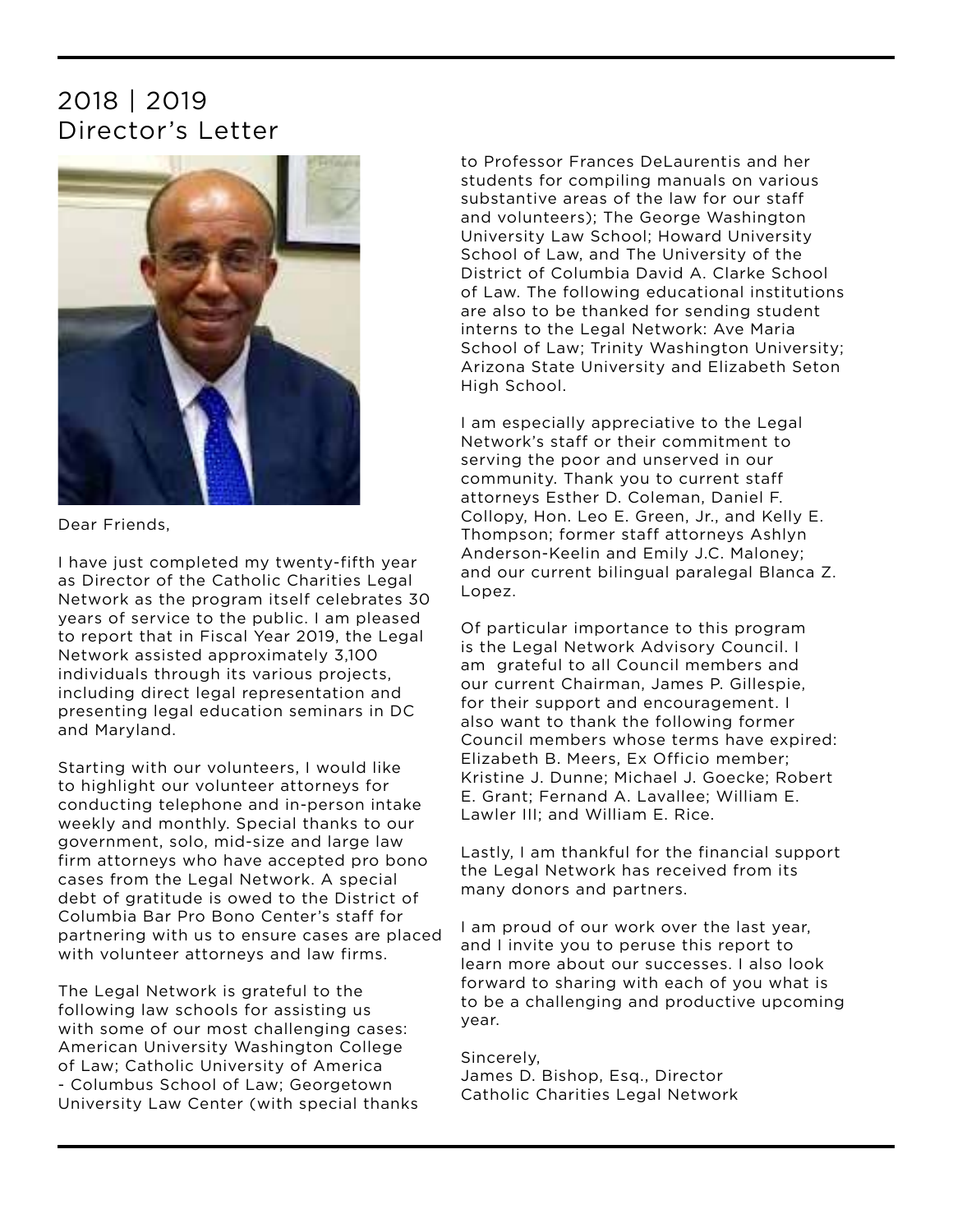On May 17, 2019, James D. Bishop, Esq. was bestowed the Equal Justice Award at the University of the District of Columbia David A. Clarke School of Law Commencement Ceremony. Mr. Bishop spoke to the graduating class about the role his late uncle, Gardner L. Bishop, played in the case of Bolling v. Sharpe, 347 U.S. 497 (1954), which was one of the accompanying cases to Brown v. Board of Education of Topeka, 347 U.S. 483 (1954). The commencement date coincided with the 65th anniversary date of the landmark United States Supreme Court decision.

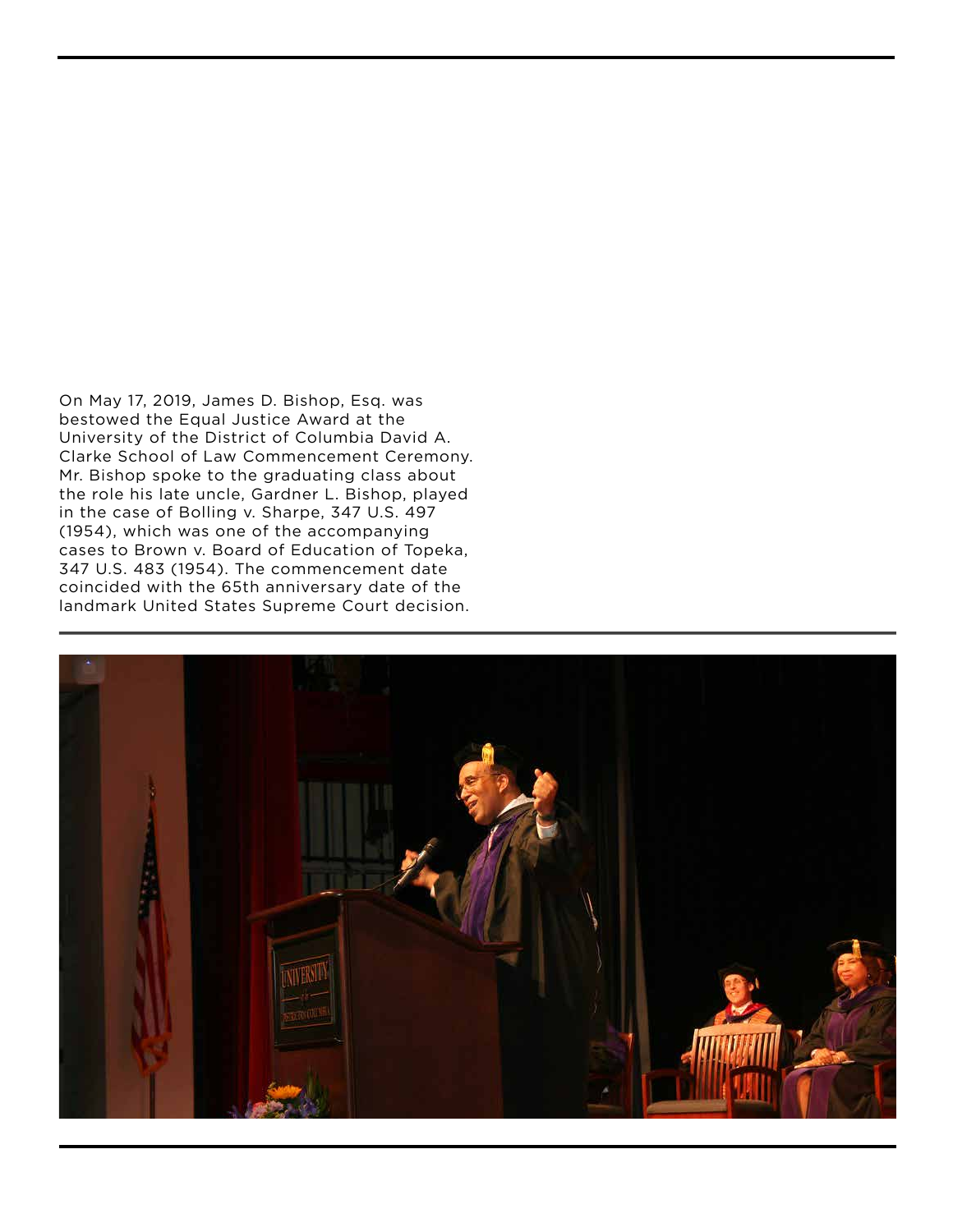### 2018 | 2019 Chairperson's Letter



Dear Friends,

The Catholic Charities Legal Network had a very productive year in meeting our mission to provide pro bono legal services to indigent and poor residents in the Archdiocese of Washington. Our success came through a combination of new initiatives with new volunteers and Legal Network staff, as well as a continuation of our historical core work of case screening and placement.

One of the exciting developments over this past fiscal year has been the growth of our presence in the Prince George's County legal community. Building on the momentum from last year's launch of Catholic Charities' Susan Denison Mona Center in Temple Hills, Maryland, the Honorable Leo E. Green, Jr., Retired Associate Judge for the Circuit Court for Prince George's County, Maryland, will begin working with the Legal Network in the new fiscal year. Leo's presence and expertise will significantly improve the Legal Network's ability to identify and place cases with experienced Prince George's County counsel. Dan Collopy, staff attorney, joined the Legal

Network in December 2018 with a focus on increasing access to intake through satellite intake locations in DC and representing pro bono clients, and Esther D. Coleman, staff attorney, joined the Legal Network in May 2019, bringing with her the experience of nonprofit work and civil pro bono case work.

Another initiative to be undertaken by Legal Network volunteers in the coming year is to assist veterans by becoming the Washington, DC, coordination center for VetLex. VetLex is a nationwide program for connecting veterans with pro bono representation for matters such as Veterans Administration benefit appeals and obtention of upgrades to the status of discharges from service, in additional to other non-veteran-related legal matters. A third activity the Legal Network will be undertaking is to identify and develop programs to support children in low-income families in areas such as obtaining government benefits (including appealing a denial of government benefits) or challenging and remediating substandard housing conditions.

This expansion of activities has not diminished the Legal Network's traditional focus of meeting the legal services needs of our community in matters involving bankruptcy and consumer debt, employment law, family law, and landlord-tenant issues. All told, our volunteers enabled the Legal Network to provide assistance to nearly 3,100 individuals this past year.

Leading all of the Legal Network's efforts with organizational skill and manifest empathy for our clients is Jim Bishop, Director of the Legal Network – now in his 26th year serving the constituencies of the Legal Network. Jim is supported by the hardworking and effective Legal Network staff, which performs so well on many fronts. From facilitating the intake of potential clients to organizing our fundraising efforts,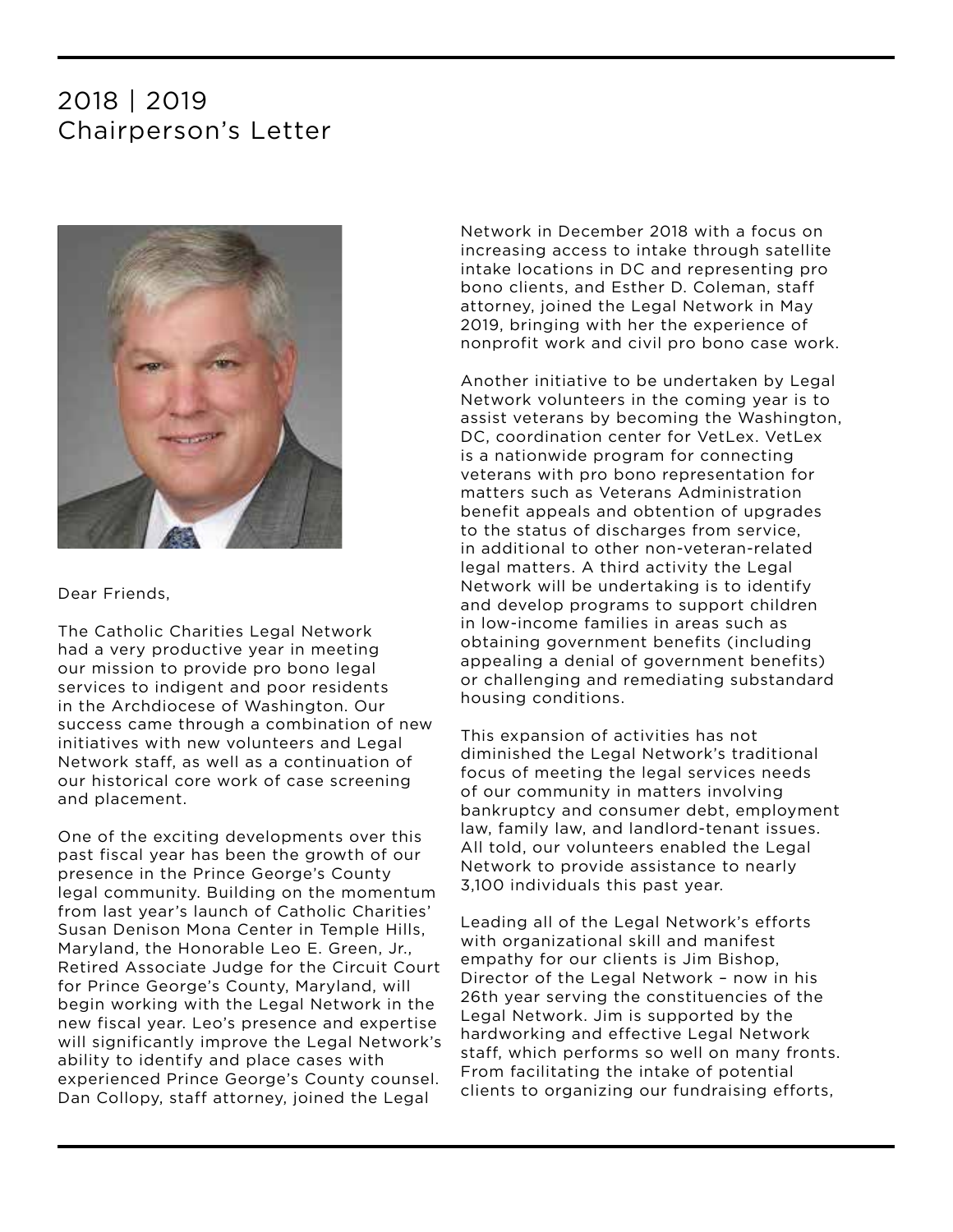coordinating volunteer attorney recruiting and training to organizing receptions, the Legal Network staff juggles many responsibilities without dropping a ball. And backstopping all Legal Network activities is Catholic Charities of the Archdiocese of Washington and its President, Msgr. John J. Enzler, who is ever a font of ideas and resources.

Lastly, and most importantly, I would like to thank all our volunteers and benefactors –

the lifeblood of the Legal Network. Without your time, talents, and treasure, the Legal Network simply would not function. We sincerely appreciate your vital support of the Legal Network's mission to serve the legal needs of our community's disadvantaged individuals and families.

Sincerely, James P. Gillespie, P.C. Chair, Catholic Charities Legal Network Advisory Council



Jim Bishop, Director of Catholic Charities Legal Network, poses with Kirra Jarrett, Chief Executive Officer of the DC Bar Foundation. The Legal Network is grateful for the continuing financial and program support provided by the DC Bar Foundation.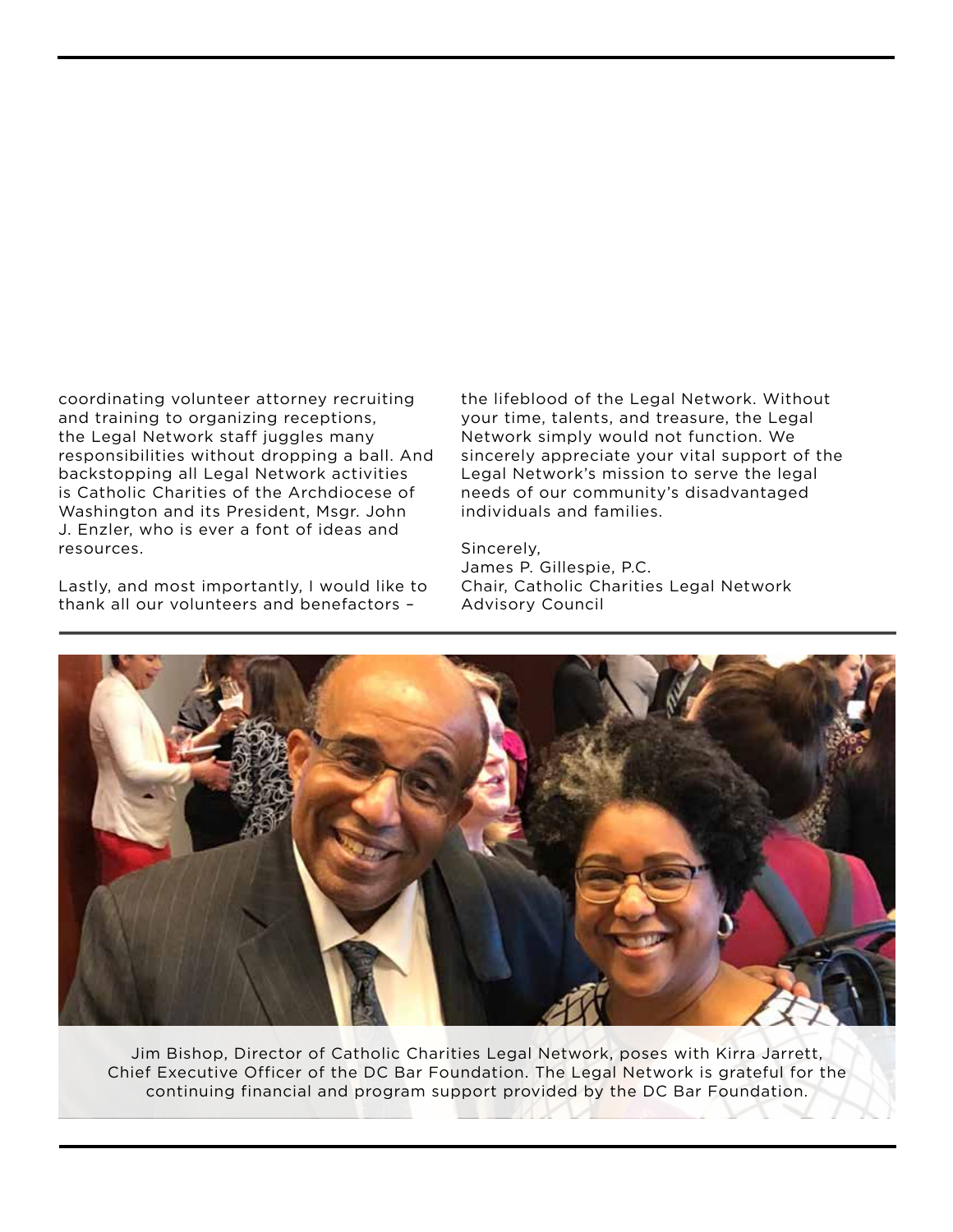Catholic Charities Legal Network's Mission

To provide access to the highest quality *pro bono* civil legal services to the poorest of the poor within the Archdiocese of Washington without regard to their religious affiliation.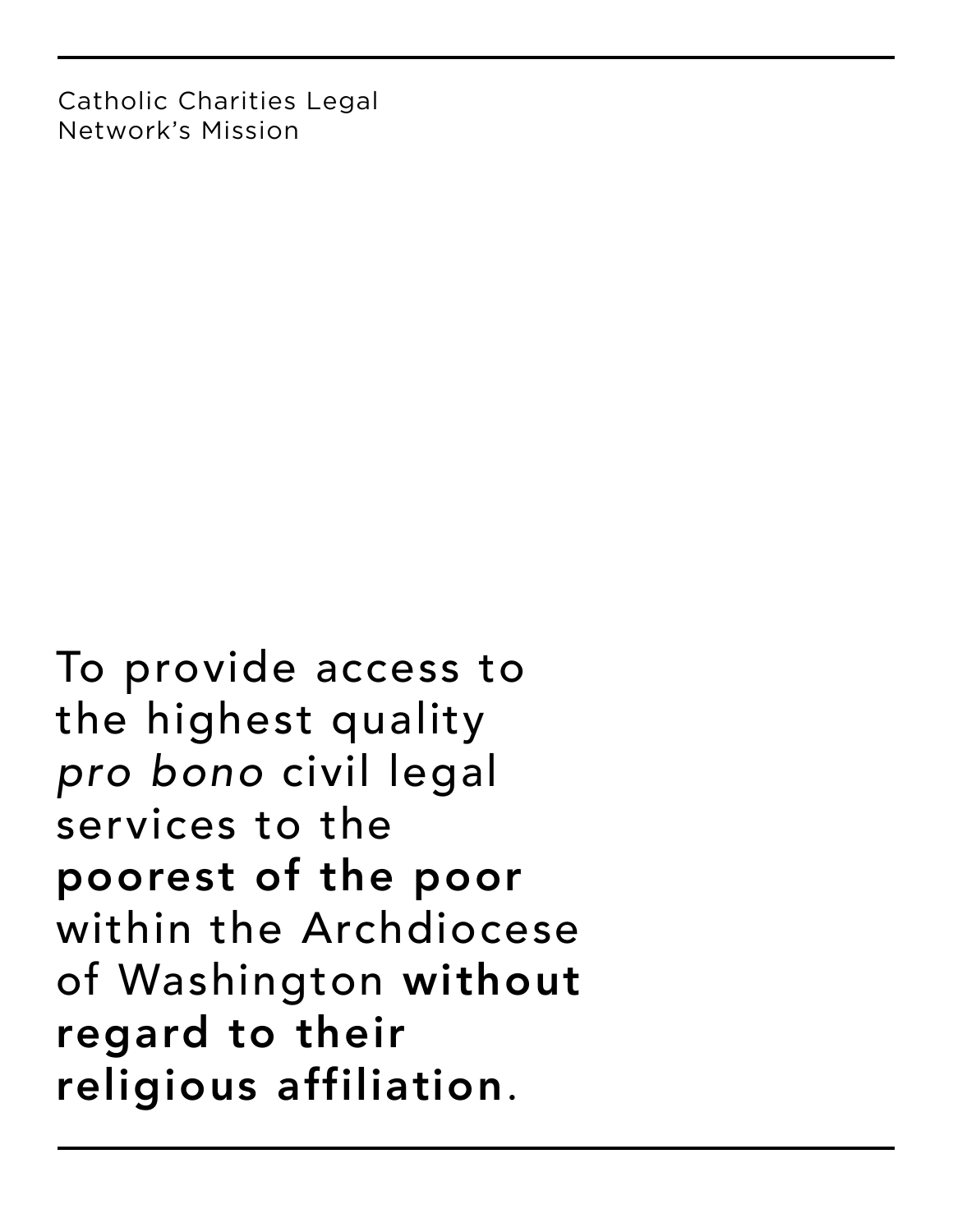### Catholic Charities Legal Network's Impact

The support of volunteer attorneys from law firms, the government, and solo practices allows the Legal Network to fulfill its mission of offering free legal assistance to the poor. These volunteers provide pro bono legal representation and conduct in-person intake with clients. Volunteer attorneys also monitor the Legal Network's telephone intake line and schedule clients for in-person intake, providing referrals when appropriate. Additionally, they present civil law seminars for low-income groups, and they mentor attorneys who handle pro bono cases.

The Legal Network assists families and individuals who earn at or below 200% of the Federal Poverty Guidelines. For an individual seeking the Legal Network's services in 2019, the income limit is \$24,980, and for a family of four, the limit is \$51,500. 3,065 low-income individuals were served in Maryland and Washington, DC.



Landlord, Tenant and Other Housing

Bankruptcy and Consumer Debt

Government Entitlements

*\*other cases include expungement/record sealing, obtaining government ID, education and tax matters*

### What We Do

The Legal Network addresses:

- Bankruptcy
- Consumer Law
- Employment Law
- Family Law
- Government Entitlements
- Landlord and Tenant Law
- Wills and Probate Law

#### The services we provide:

- Case placement with volunteer attorneys
- Information and referral
- In-person client intake
- Seminars on civil law topics for low-income audiences
- Legal training seminars and mentorship for volunteer attorneys

### Where We Help

Washington, DC Montgomery County Prince George's County Calvert County

10%

14%

11%

13%

15%

21%

16%

Charles County St. Mary's County

Employment

Wills andProbate

Family

Other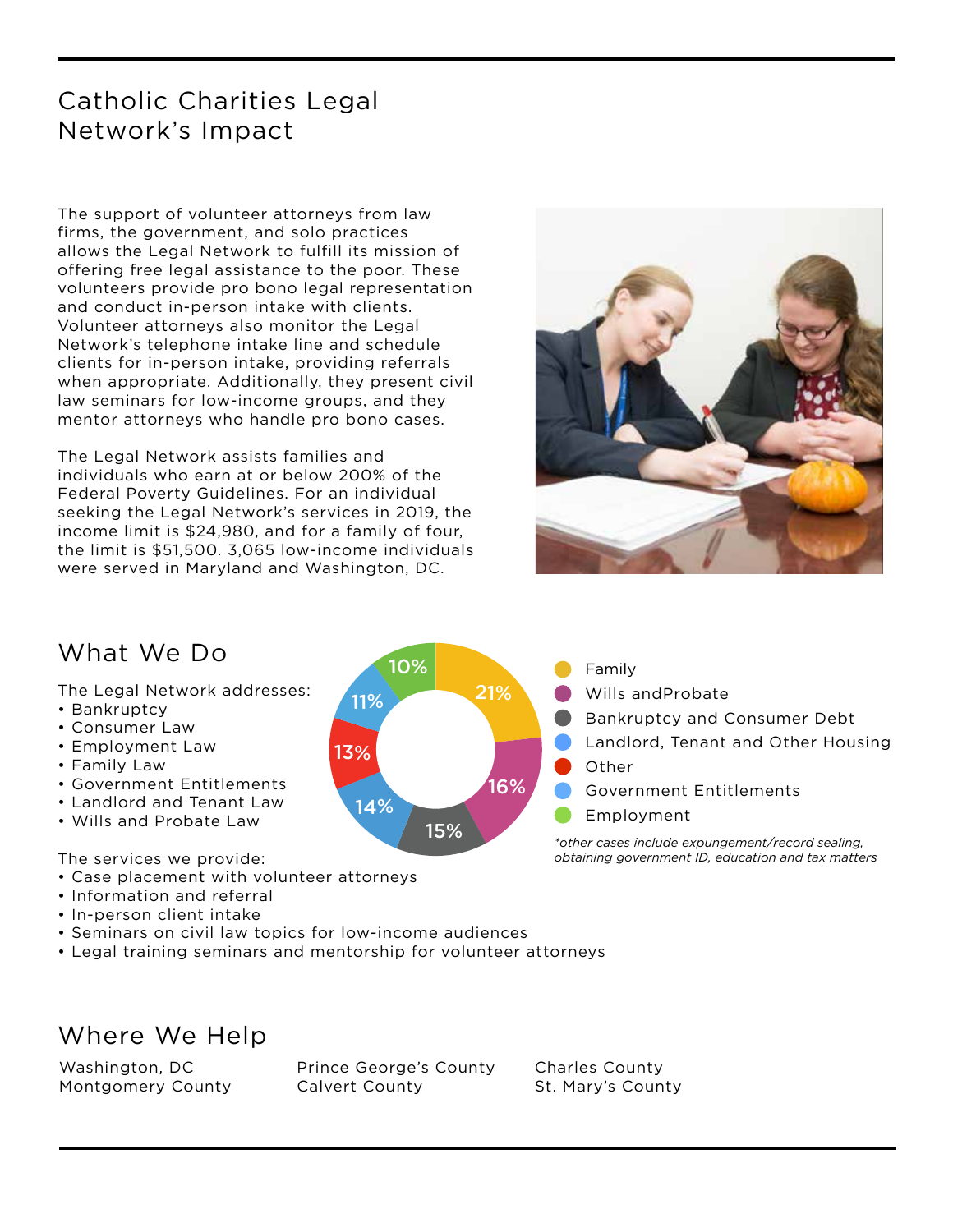### 2018 | 2019 Volunteers



"I don't know where I would be without Catholic Charities Legal Network. I'm just grateful that this place is here."

-Debra Lindsey, CCLN client-

### Law firms conducting telephone intake:

BakerHostetler Crowell & Moring LLP DLA Piper Hogan Lovells US LLP Kirkland & Ellis LLP Miller & Chevalier Chartered O'Melveny & Myers LLP Reed Smith LLP Steptoe & Johnson LLP Wiley Rein LLP

### Law firms and individuals

conducting in-person intake: Hon. Salvatore Arrigo Richard P. Bonsignore Todd R. Coles Eckert Seamans Cherin and Mellott, LLC David Florenzo Faegre Drinker Biddle & Reath LLP Foley & Lardner LLP Michael J. Francese Patricia Franco Hewlett Packard Enterprise Robert T. Joseph Keller and Heckman LLP Patrick J. Kennedy Kirkland & Ellis LLP Andrew Larsen Nancy Lindsay Andrew J. Morris O'Melveny & Myers LLP

Picard Kentz & Rowe LLP Paul V. Rogers White & Case LLP Winston & Strawn LLP Hon. Michael E. Zielinski

#### Attorneys representing clients:

Elliott Andalman Kathleen Asdorian Louisa Brooks John D. Burns Annette DeCesaris Charles J. "Tim" Engel III Lindsey Erdmann Robert B. Fitzpatrick Jeffrey Gutman Maria O. Jones Darryl Kelley Geralyn Lawrence Joseph A. Lynott III Lisa Manfreda J. Patrick May Michael McGonnigal Nancy Miller Gregory Mottla Stephen Obermeier Jason Pan Carla Pruitt Melissa Rashbaum Steven M. Schneebaum Jessica Thomson Joseph Trevino Martha Vazquez Meritta White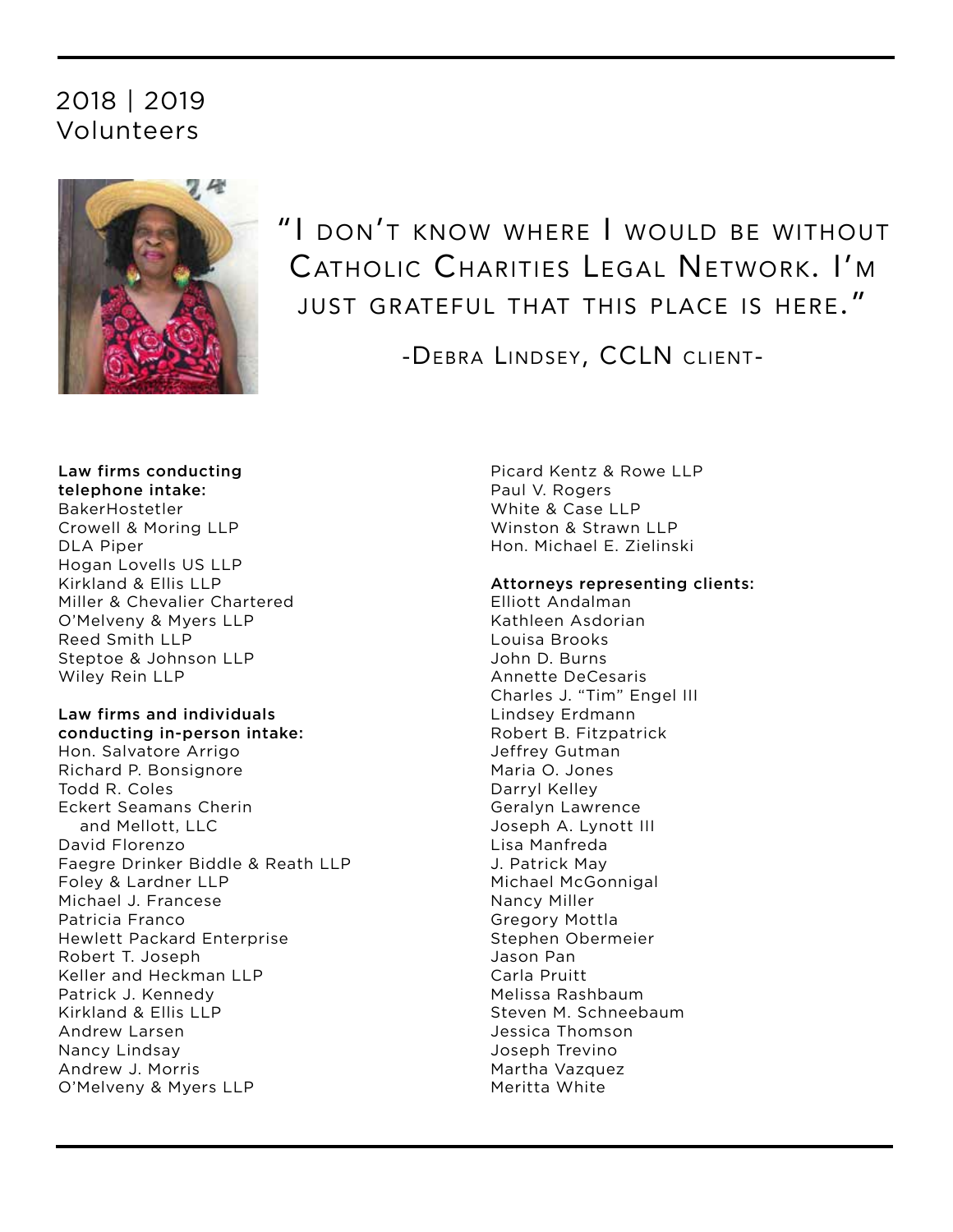### 2018 | 2019 CCLN Staff



#### James D. Bishop Esq., Director, Catholic Charities Legal Network

Jim has directed the Legal Network for over 25 years. He is a parishioner of Saint Patrick's Catholic Church in DC and a native Washingtonian. Jim has been a family mediator in the Superior Court of the District of Columbia's MultiDoor Dispute Resolution Division for over 30 years. He serves on the Board of Governors of The John Carroll Society, the Civic Board of Directors of the Council for Court Excellence, and the District of Columbia Bar Foundation's Scoutt Prize Committee. Among Jim's honors include the Equal Justice Award from the University of the District of Columbia David A. Clarke School of Law, the Bar Association

of the District of Columbia's Suzanne V. Richards Award, the Jerrold Scoutt Prize from the DC Bar Foundation, The John Carroll Society Medal, The Archdiocese of Washington's 75th Anniversary Cardinal's Award, and Catholic Charities' Griffin Award. Jim is a magna cum laude graduate of Lincoln University in Pennsylvania and a graduate of Howard University School of Law. Jim holds a certificate from the University of Notre Dame Mendoza College of Business for completing the Nonprofit Business Excellence Program for Catholic Leaders. He is a member of the United States Supreme Court, District of Columbia and Pennsylvania Bars.



Ashlyn M. Anderson-Keelin, Esq., Thomas L. Shaffer Public Interest Fellow

Ashlyn joined Catholic Charities Legal Network as its second Thomas L. Shaffer Public Interest Fellow in October

2016, and she finshed her time at the Legal Network when her fellowship ended in October 2018. Ashlyn is a 2016 graduate of Notre Dame Law School. While in law school, Ashlyn was a summer intern with Catholic Charities Legal Network. Ashlyn earned a Bachelor of Arts in English and Political Science, summa cum laude, from Georgetown College in Kentucky. She is a member of the Maryland and District of Columbia Bars.



#### Esther D. Coleman, Esq., Staff Attorney

Esther D. Coleman, a native of Jacksonville, Florida, joined the Legal Network in May 2019. Esther brings with her many years of experience in the public, private

and nonprofit sectors. Esther is communityfocused in the work that she does, having started a women's advocacy group, Standing in the Gap, which focuses on providing resources to underserved women and girls in the Northeast Florida region. Among her pro bono accomplishments, Esther provided estate planning support to home-bound seniors through Legal Counsel for the Elderly and Catholic Charities Legal Network, as well as people in hospice care through Capital Caring. She graduated with a political science degree from Florida A&M University before matriculating at the Georgetown University Law Center. Esther is licensed in the District of Columbia and the state of Maryland.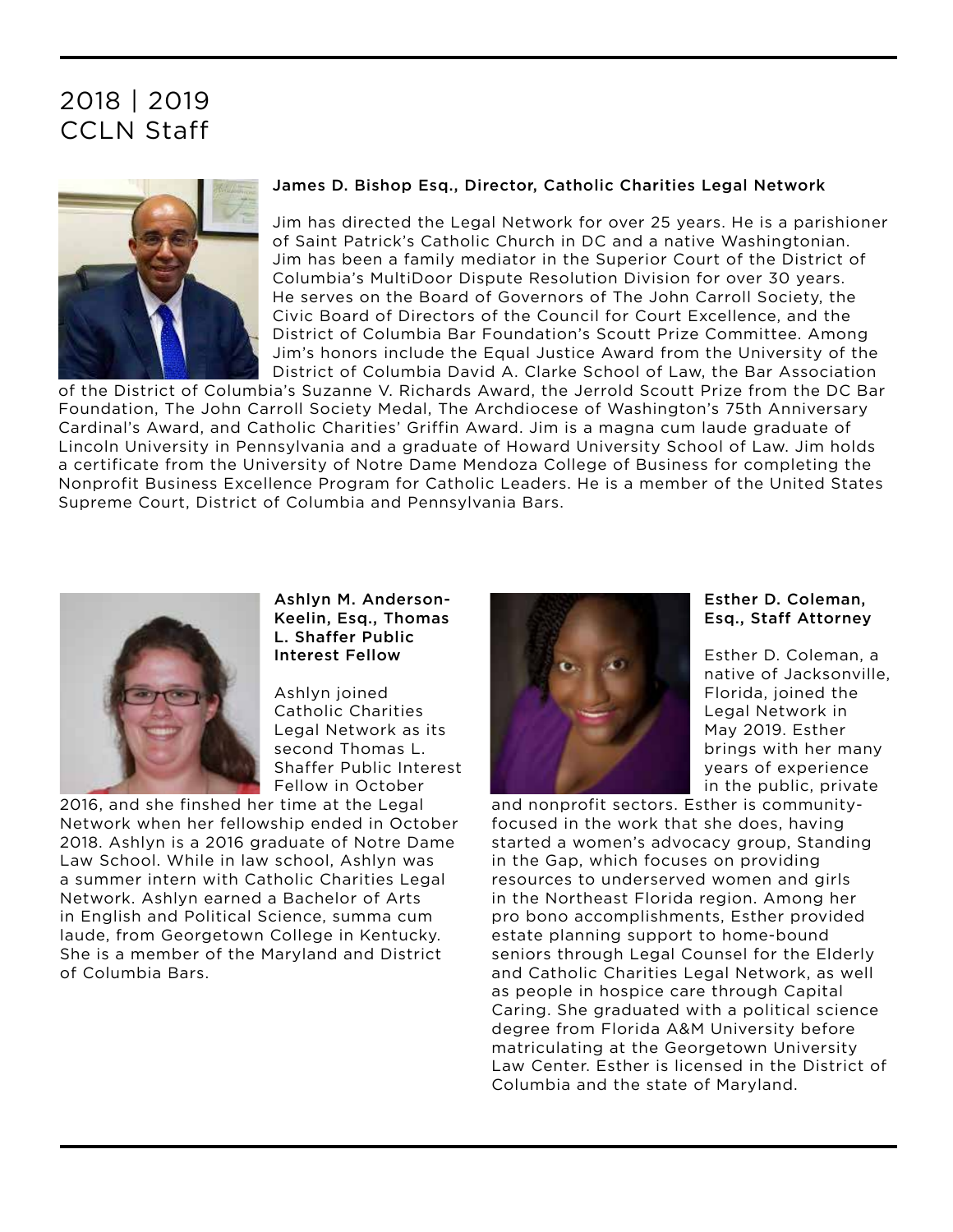

#### Daniel Collopy, Staff Attorney

After volunteering for Catholic Charites Legal Network for more than 20 years while litigating contempt cases for the National Labor Relations Board and

helping build the Federal Government's Pro Bono Program, Dan joined CCLN to serve more clients in need, not only in Washington, D.C. but in surrounding Maryland counties. Dan and Leo Green, Jr. work closely together at the Susan D. Mona Center, and Dan travels to different sites in DC and Montgomery County conducting client intake, too. Dan is a graduate of Georgetown University with a B.A. in American Studies, and he earned a law degree from the University of Colorado Law School, where he served as Staff Editor on the Colorado Law Review. Dan is licensed to practice law in the District of Columbia and Colorado.



#### Hon. Leo E. Green, Jr., Staff Attorney

Upon retirement from the bench as the Civil Coordinating Judge for the Circuit Court for Prince George's County from 2010 to 2017, Honorable Leo E. Green, Jr.,

joined Catholic Charities Legal Network at the Susan Denison Mona Center in Prince George's County, MD. Judge Green joined the Circuit Court in 2008 after having served on the District Court for nearly 7 years. Before the bench, Judge Green practiced law for 16 years. He is a graduate of Mount Saint Mary's College and the University of Baltimore Law School. Judge Green is licensed to practice in Maryland.



#### Blanca Z. Lopez, Bilingual Paralegal

Blanca has been with the Legal Network for 15 years and has helped extend outreach into the Latino community. She is originally from Bolivia and graduated

from the Universidad Complutense de Madrid in Spain.



#### Emily J.C. Maloney, Esq., Staff Attorney

Emily joined the Legal Network in May 2017 as a staff attorney. She came to the Network after previously practicing special education law in DC, predominantly

on behalf of low-income clients. Originally from the Chicago suburbs, Emily spent nearly 10 years abroad before she attended law school, living in Belgium, the Republic of Ireland and the United Kingdom. She has an M.A. in Theological Studies from the University of St. Andrews in Scotland, and a J.D. from the Charlotte School of Law in Charlotte, North Carolina. She is a member of the District of Columbia and North Carolina Bars.



#### Kelly E. Thompson, Esq., Staff Attorney

Kelly began working with the Legal Network in 2012 as a Thomas L. Shaffer Public Interest Fellow from Notre Dame Law School and has remained a staff

attorney with the Legal Network. Kelly earned a Bachelor of Arts in Psychology, cum laude, a Master of Nonprofit Administration, magna cum laude, and a law degree from the University of Notre Dame. She is a member of the Maryland and District of Columbia Bars.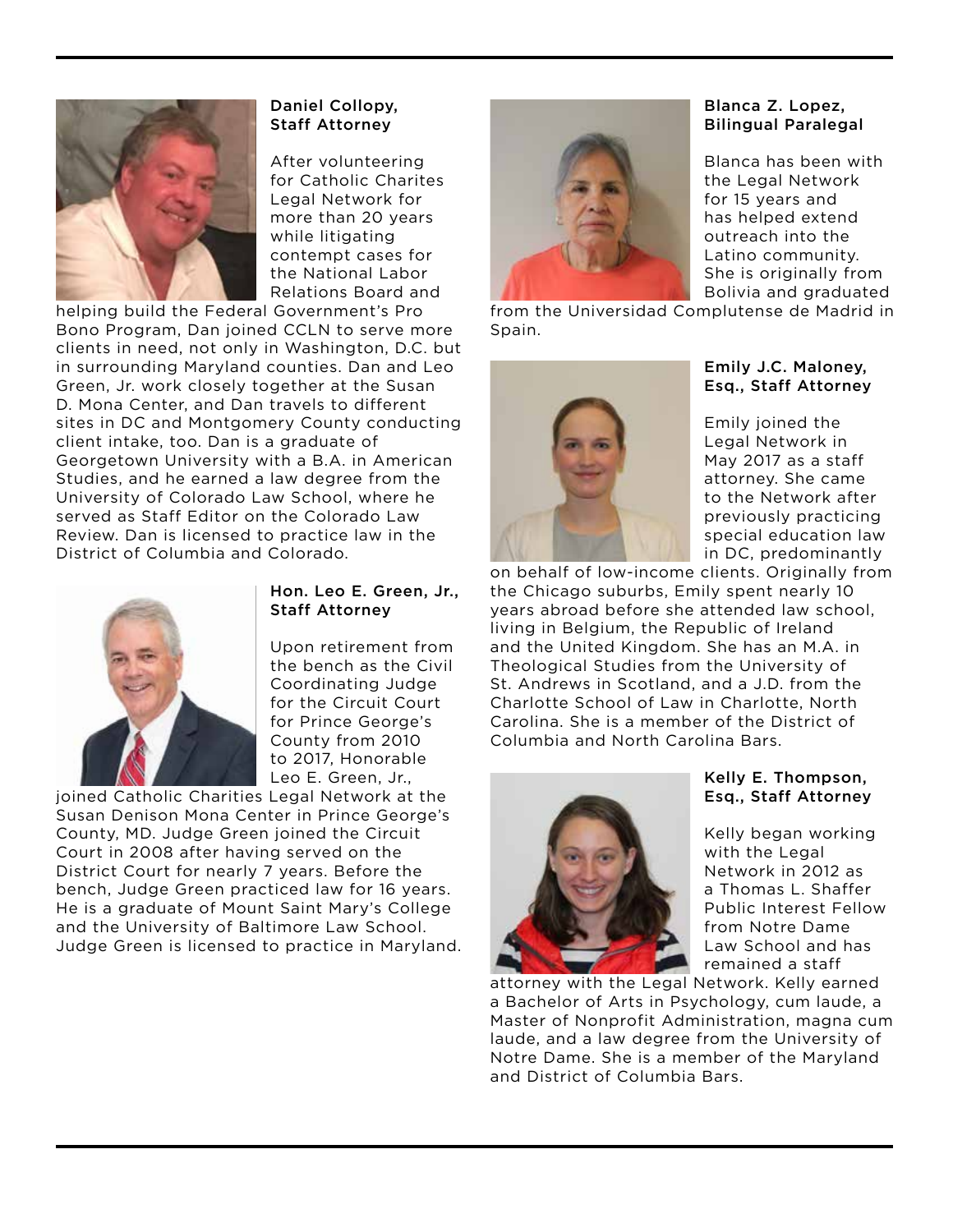### 2018 | 2019 Advisory Council



**James P. Gillespie, Esq.** *Chairman* Kirkland & Ellis LLP



**John E. McCarthy Jr., Esq.** *Immediate Past Chairman* Crowell & Moring LLP



**Kim Viti Fiorentino, Esq.\*** *Chancellor*  Archdiocese of Washington



**Elizabeth B. Meers, Esq.\*** Hogan Lovells US LLP, *Representing*  **Carol Grefenstette Bates,** *President*, John Carroll Society



**Monsignor Peter J. Vaghi, Esq.**\* Church of the Little Flower *Chaplain* John Carroll Society



**James D. Bishop, Esq.\*** *Director* Catholic Charities Legal Network

\**Ex Officio members*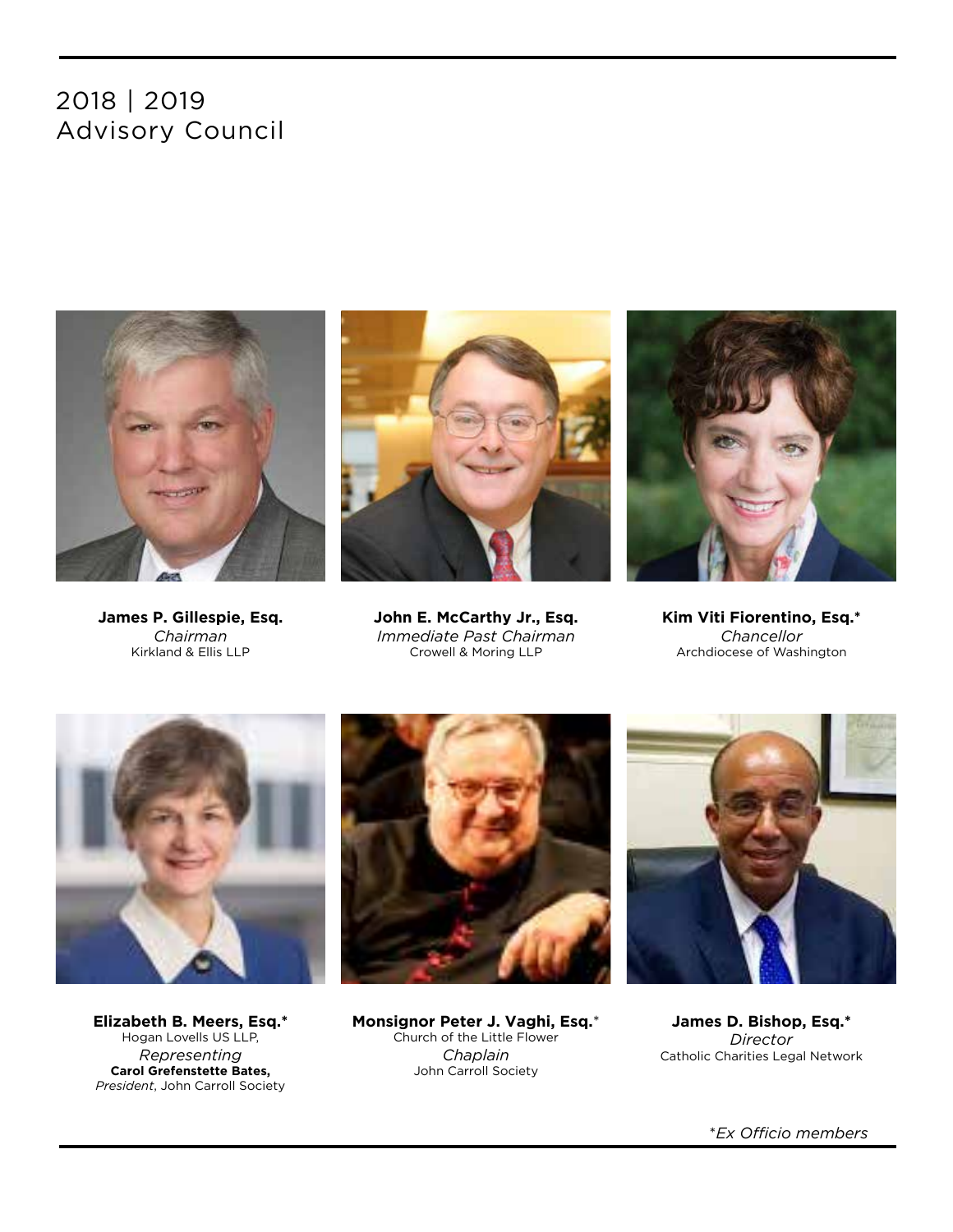### 2018 | 2019 Advisory Council

"Sometimes written words are <sup>a</sup> better expression of gratitude and appreciation. I simply want to say thank you. Thank you for your compassion, selflessness, kindness, generosity and intelligence. You are the kind of person that makes this fact evident and reassuring to me that there are good people in this world. I have just met one, his name is Daniel Collopy! Thank you. What you do in secret, God will reward you openly. Matthew 6:4."



**Daniel Archuleta, Esq.** Troutman Sanders LLP



**Andrew N. Cook, Esq.** K&L Gates



**Miguel Eaton, Esq.** Jones Day



**Charles J. Engel III "Tim", Esq.** King & Spalding LLP



**Michael J. Francese, Esq.** Covington & Burling LLP



**Maria O'Toole Jones, Esq.**



**Thomas J. Kelly, Esq.** Miller & Chevalier Chartered Faegre Drinker Biddle & Reath LLP



**Joseph G. Krauss, Esq.** Hogan Lovells US LLP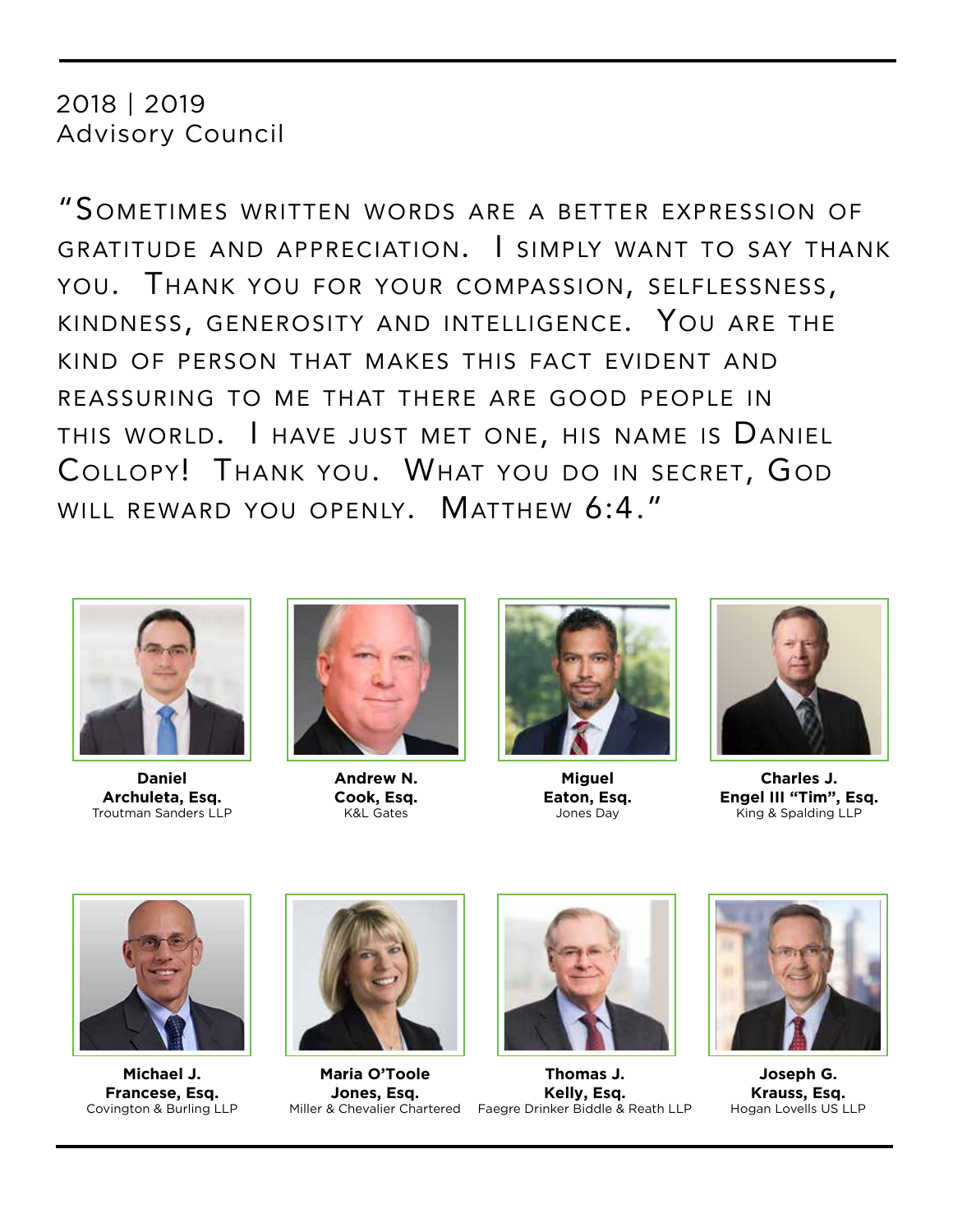

**Kraig B. Long, Esq.** Miles & Stockbridge P.C.



**Timothy F. Maloney, Esq.** Joseph Greenwald & Laake, PA



**Stephen J. Obermeier, Esq.** Wiley Rein LLP



**Bridget K. O'Connor, Esq.** Kirkland & Ellis LLP



**Caroline S. Pinkston, Esq.** Hewlett Packard Enterprise



**Wendy Stark, Esq.** Pepco Holdings



**Brian W. Stolarz, Esq.** Fox Rothschild LLP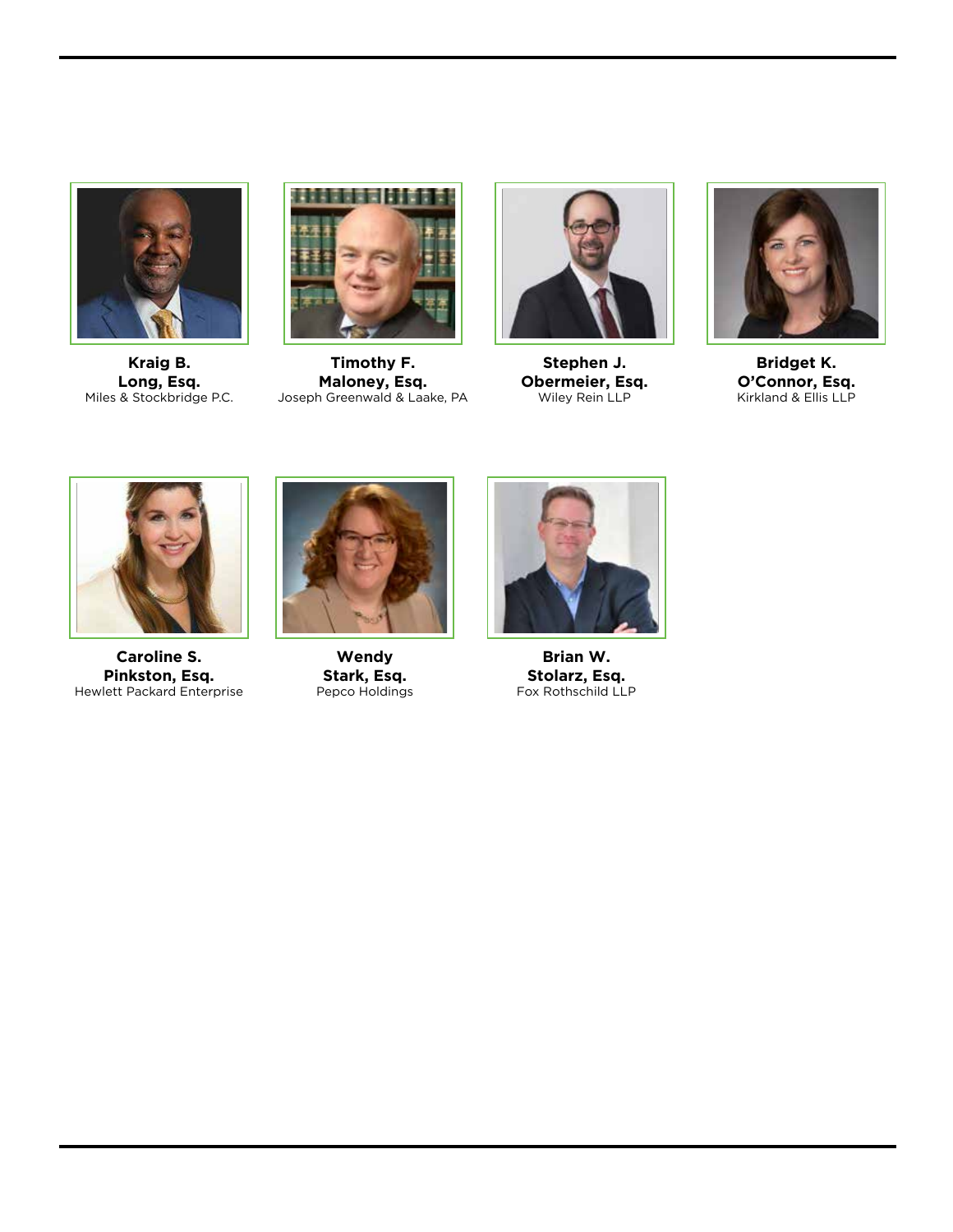### 2018 | 2019 Donors

### "The Legal Network is very concerned about the people they serve and that they have positive outcomes."

-Former CCLN client-

#### Individuals

Partners \$5,000+ Mr. Robert and Mrs. Patricia Branson\* Mr. Nicholas J. and Mrs. Patricia Denovio\* Mr. and Mrs. James P. Gillespie\* Dr. Dale Meers and Mrs. Elizabeth Meers\* Mr. and Mrs. Patrick M. Regan\* Mr. Nino R. Vaghi\*

#### Benefactors

\$1,000 - \$4,999 Mr. Eugene F. Assaf\* Mr. James F. Basile Mr. James D. Bishop Mr. and Mrs. Bruyette Mr. Charles and Mrs. Courtney Carroccio Mr. Charles Clark and Ms. Patricia Franco Mr. and Mrs. Paul D. Clement\* Mr. and Mrs. Todd R. Coles Mr. Victor DeSantis Mr. and Mrs. Mark Director Mr. Miguel Eaton and Mrs. Jennifer Eaton Mr. W. Neil Eggleston\* Mr. Charles J. Engel III Mr. Ari Q. Fitzgerald\* Mr. Michael J. Goecke Mr. Mark D. Hopson\* Mr. Charles Kenslea Mr. Andrew Kentz and Mrs. Ellen Miskovsky Kentz Mr. Michael Knight Mr. and Mrs. Joseph G. Krauss Mr. and Mrs. William E. Lawler III Mr. Edward Liva Ms. Alicia Mack Mr. John E. McCarthy Jr.

Mr. William McClintock Mr. and Mrs. Gerard E. Mitchell Ms. Bridget Kathleen O'Connor and Mr. Saadeh A. Al-Jurf\* Ms. Barbara Perry Mr. David and Mrs. Mary Ralston Mr. and Mrs. Robert F. Ruyak Mr. Brendan V. Sullivan Jr. and Ms. Lila Sullivan Reverend Monsignor Peter J. Vaghi Mr. and Mrs. Philip L. Verveer

#### Sponsors \$500-\$999

Mr. and Mrs. Robert W. Goodson Mr. and Mrs. Robert W. Gwadz Mr. and Mrs. Randall Jones Mr. and Mrs. David K. Koehler\* Mr. and Mrs. Edward R. McNicholas\* Ms. Kathleen M. Mueller\* Mr. and Mrs. Eric R. Nitz The Hon. Terrence and Mrs. Margaret O'Donnell Ms. Ashley C. Parrish Mrs. and Mrs. David S. Petron\* Mr. Paul V. Rogers Mr. Joseph Seidel Mr. and Mrs. Neal E. Sullivan\* Mr. Gordon Todd\* Ms. Christina Wills Mr. and Mrs. Michael K. Yaghmour

#### Donors to \$499

Mr. Daniel Arevalo Mr. David and Mrs. Kathleen Asdorian Mr. and Mrs. Kevin T. Baine Mr. Benjamin Beaton Mr. George C. Beck Ms. Debra Belott Ms. Liza Benitez Mr. Eric and Mrs. Kristen Billings Ms. Lauren Billings Mr. Scott P. Billings

Mr. and Mrs. Thomas Billings Ms. Kathleen Brogan Mr. Joel Buckman Ms. Janet Bullinger Mr. and Mrs. William T. Burke Mr. and Mrs. Christopher Carroccio Mr. and Mrs. Matthew T. Carroccio Mr. and Mrs. Robert M. Cary Mr. David K. Clouser Ms. Kate Coleman Mr. and Mrs. John T. Collins Mr. Paul Cornoni Mr. and Mrs. Michael G. Cowie Mr. Gregory Culver Mr. Anthony J. and Mrs. Frances DeLaurentis Mr. James Dennin Mr. and Mrs. Kevin DeSanto Mr. and Mrs. James Dolan Mr. David Dugan Ms. Alyson Dunn Mr. Christopher M. Maher and Mrs. Kristine J. Dunne-Maher Mr. Tyler Duvall Mr. Joseph Edmondson Ms. Barbara Jean Endres\* Mr. and Mrs. Joseph Estrich Ms. Teresa Figgs Mr. Austin Flajser Mr. James T. Fuller Mr. Christopher Geyer Mr. and Mrs. Sean Gormley Mr. and Mrs. Thomas Gottschalk\* Ms. Caitlin Grant Mr. Joseph P. Griffin Ms. Caroline Guidera Mr. and Mrs. Leoncio Gutierrez Mr. and Mrs. Barry J. Hart Mr. and Mrs. Burke F. Hayes Mrs. Valerie Hinton Mr. and Mrs. Theodore Charles Hirt Mr. Thomas Hodges Ms. Susan M. Hoffman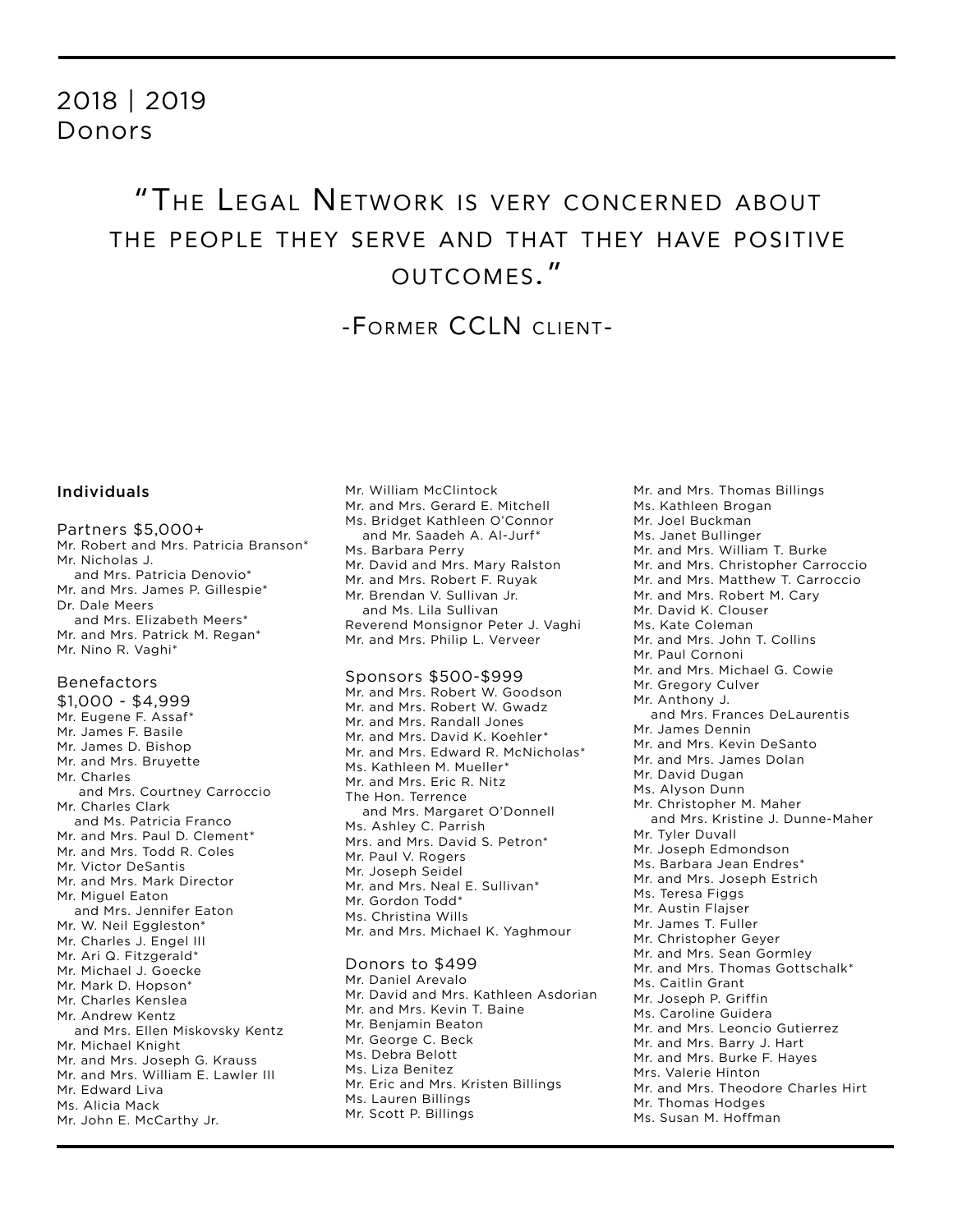### 2018 | 2019 Donors



Jim Bishop spoke at the Bar Association of the District of Columbia's Annual Luncheon, WHERE THE FGAL NETWORK was also presented with a generous grant from the voluntary bar association.

Mr. Matthew Hopkins Mr. and Mrs. Paul Hugo Mr. Lawrence Iwanski Mr. Jonathan Jeffress Mr. and Mrs. Robert L. Johnson, Jr. Mr. Ben Jolly Mr. and Mrs. Robert T. Joseph Mr. Robert D. Keeling\* Ms. Mary Ellen Kelly Mr. Thomas J. Kelly, Jr. Mr. Patrick J. Kennedy Mr. J.A. Keyes and Ms. Cathleen Trail Mr. William Keyes Ms. Michaela Sarah Wilkes Klein Mr. Andrew S. Larsen Mr. and Mrs. David H. Latimer Mr. and Mrs. Jay F. Legere Mr. Bryan and Mrs. Lauren Lennon Ms. Kathleen J. Lester Ms. Nancy E. Lindsay Ms. Sarah Lynch Ms. Ellen Mack Mr. Frank Maguire Mr. and Mrs. Kevin R. May Ms. Isabelle McAlevey Mr. and Mrs. Scott McCaleb Mr. and Mrs. John M. McNichols Mr. and Mrs. Matthew Moore Mr. and Mrs. William R. Murray, Jr. Mr. and Mrs. Lon E. Musslewhite Mr. Stephen Obermeier Ms. Christine O'Connell Mr. and Mrs. A.G. Olderman The Hon. Nicolas Orechwa Mr. Greg Papa Mr. John R. Philips Ms. Preeya Noronha Pinto Mr. and Mrs. Jeff Purtell Mr. and Mrs. Raymond S.E. Pushkar Mr. and Mrs. Mark A. Quinn Drs. Ann and Christopher Raffo Ms. Desiree Razon Ms. Kelly N. Reeves

Mr. and Mrs. Matt Ritz Mr. and Mrs. Stephen E. Roth Mr. Stephen and Mrs. Roberta Saxon Mr. Ryan Scarborough Mr. Matthew J. Sheptuck Ms. Elizabeth Sherison Mr. Shaun Snader Mr. and Mrs. Harry Sporidis Mr. Ryan D. Stalnaker Mr. Daniel Stisher Mr. Greg Sullivan Ms. Kelly E. Thompson Mr. Joshua C. Toll Mr. David Torborg Mr. Robert Tovsky Ms. Rebecca K. Troth Mr. Kieran Tuckley Mr. and Mrs. Stephen L. Urbanczyk Ms. Melissa Von Stauffenberg Mr. Philip J. Ward and Ms. Claire E. Cunningham Ms. Beth Wasp Mr. and Mrs. Douglas C. Webster Mr. Edmund Wellington III Mr. Joseph Zalesky

#### Corporate & Law Firms

Partners \$10,000+ Crowell & Moring LLP Kirkland & Ellis LLP PEPCO Sidley Austin LLP\*

Benefactors \$5,000-\$9,999 Exelon Business Services Hogan Lovells US LLP Steptoe & Johnson LLP Wiley Rein LLP

Sponsors \$2,500-\$4,999 Faegre Drinker Biddle & Reath LLP King & Spalding LLP Miller & Chevalier Chartered Troutman Sanders LLP Vinson & Elkins LLP

#### Donors to \$2,499

Arnold & Porter Kaye Scholer LLP Ave Maria Press, Inc. Foley & Lardner LLP Franciscan Media Furey, Doolan & Abell, LLP Groom Law Group, Chartered Regan Zambri Long Rothwell, Figg, Ernst & Manbeck, P.C. Skadden, Arps, Slate, Meagher & Flom LLP Wilmer Cutler Pickering Hale and Dorr LLP Wilson Sonsini Goodrich & Rosati

#### Contributions from Churches, Non-Profits and Foundations

Archdiocese of Washington Church of the Little Flower The Clark-Winchcole Foundation District of Columbia Bar Foundation The Foundation of the Bar Association of the District of Columbia Kirkland & Ellis Foundation LeClairRyan Foundation Miller & Chevalier Charitable Foundation Nino R. Vaghi Foundation, Inc. St. Patrick's Church, DC Sidley Austin Foundation\* Steptoe Foundation The Van Kirk Family Trust Winston & Strawn Foundation

> *\*Monsignor Peter J. Vaghi Endowment Supporter*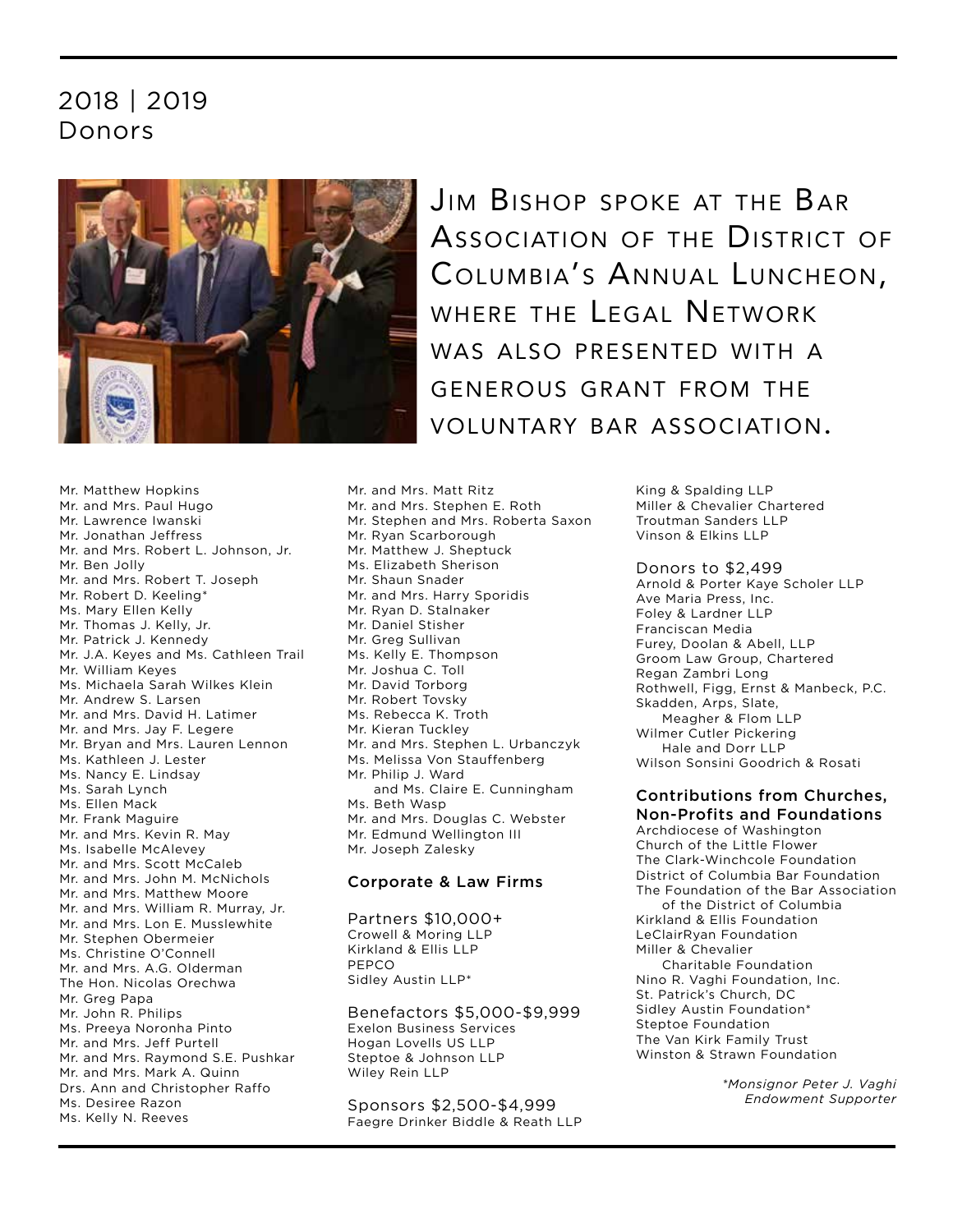### 2018 | 2019 Year End Review

Tuesday, October 23, Blanca Lopez spoke on Radio America with DC Superior Court Magistrate Judge Jorge Vila.



The Legal Network hosted a fellow from the law firm of Sidley Austin LLP; Robert M. Smith spent September and October 2018 assisting the Legal Network full-time as a loaned associate. The Legal Network also hosted a summer intern in 2019, Leilani Fitzpatrick.

The Legal Network began conducting intake at the Father McKenna Center in the District and the Catholic Charities Montgomery County Family Center.

By the end of the fiscal year, the Legal Network saw approximately 60 more clients for in-person intake than last fiscal year.



On Thursday, April 4, the Legal Network held its annual Volunteer Recognition Reception at the law firm of Faegre Drinker Biddle & Reath LLP. Special thanks to Susan M. Hoffman, Pro Bono Partner at Crowell & Moring LLP and President of the District of Columbia Bar, for being our featured speaker. This year's awardees include Nancy Lindsay, Esq., John McCarthy Jr., Esq., and the law firm of White & Case LLP. For those who weren't able to attend, know of our gratitude for your time and expertise, which enables the Legal Network to assist the poorest of the poor. Thank you to Advisory Council member Thomas J. Kelly and Drinker, Biddle & Reath LLP for hosting the event.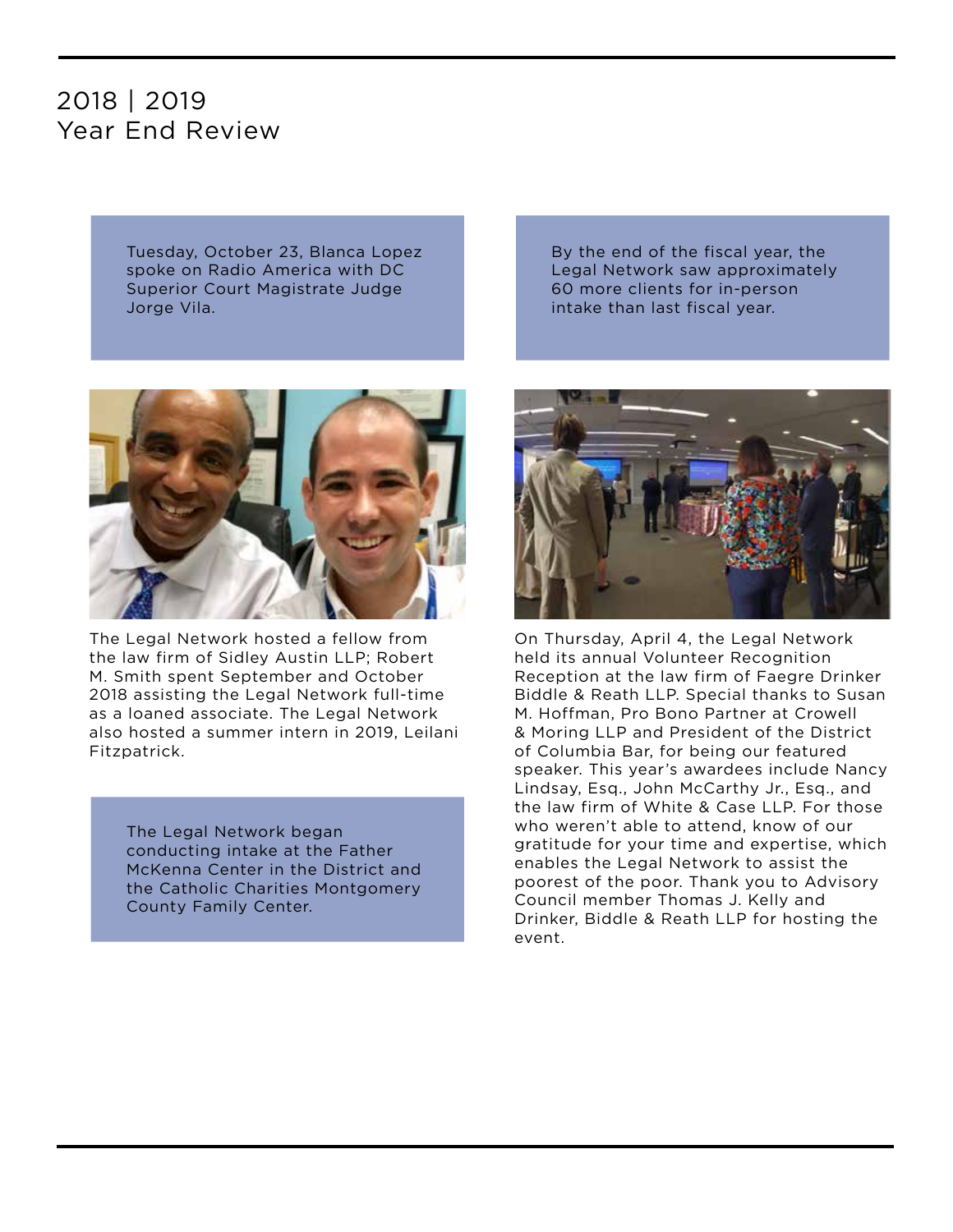

The Legal Network's second annual tennis night fundraiser was held on Friday, April 12, 2019, at Congressional Country Club. Though rain kept us from playing tennis, we had a blast playing pickleball indoors, and think we may keep up the tradition next year! With plenty of food, drink, and a silent auction, the evening was a great success. Thank you to our sponsors: Billings Capital Management, CBRE and Pepco Holdings. Many thanks to our outstanding committee: Kristen Billings, Christopher Carroccio, Courtney Carroccio, Caitlin Duff, Bridget O'Connor and Beth Wasp.



The Legal Network 15th annual golf tournament was held on Monday, October 1, 2018, at Belle Haven Country Club.



Father Charles Kitima, Secretary of the Tanzanian Bishops Conference and lawyer, visited Catholic Charities Legal Network with Elizabeth B. Meers, Partner at Hogan Lovells US LLP and former Advisory Council Chair, to discuss best practices on establishing a legal services program like Catholic Charities Legal Network in his native country of Tanzania.



The John Carroll Society held its annual Red Mass and brunch on Sunday, September 30, 2018. Honorees included outstanding Legal Network volunteers Ari Q. Fitzgerald of Hogan Lovells US LLP; Gerard E. Mitchell of Stein Mitchell Beato & Missner LLP; the law firm of Drinker, Biddle & Reath, LLP (now Faegre Drinker Biddle & Reath LLP); and the law firm of Jones Day.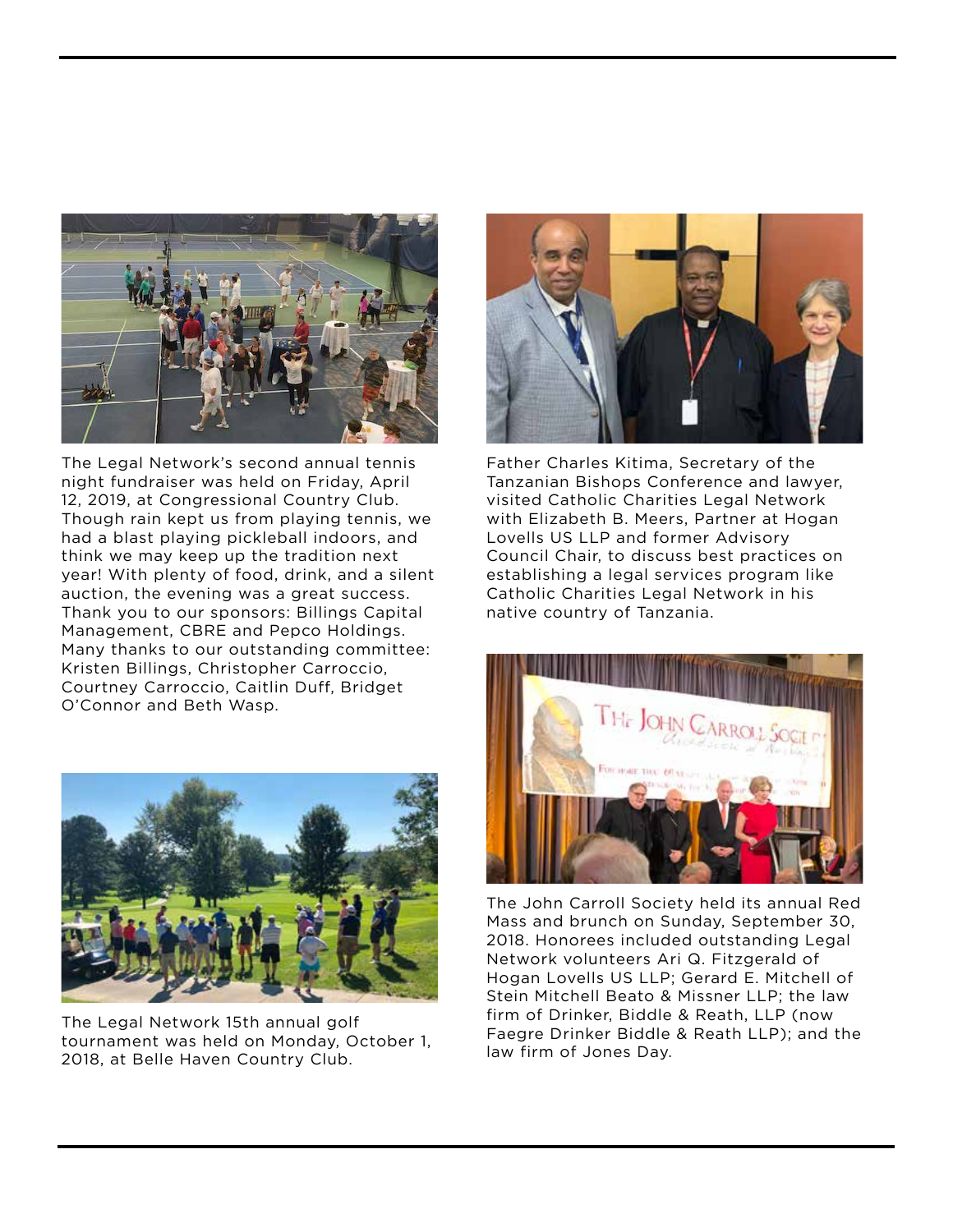### 2018 | 2019 Annual Report



On behalf of the Catholic Charities Legal Network, thank you for your continued support of our work serving the most vulnerable.



Special thank you for the generous support of the DC Bar Foundation, which enables our Catholic Charities Legal Network team to continue to offer the highest quality pro bono civil legal services to our clients. Thank you on our behalf and on behalf of the clients we serve.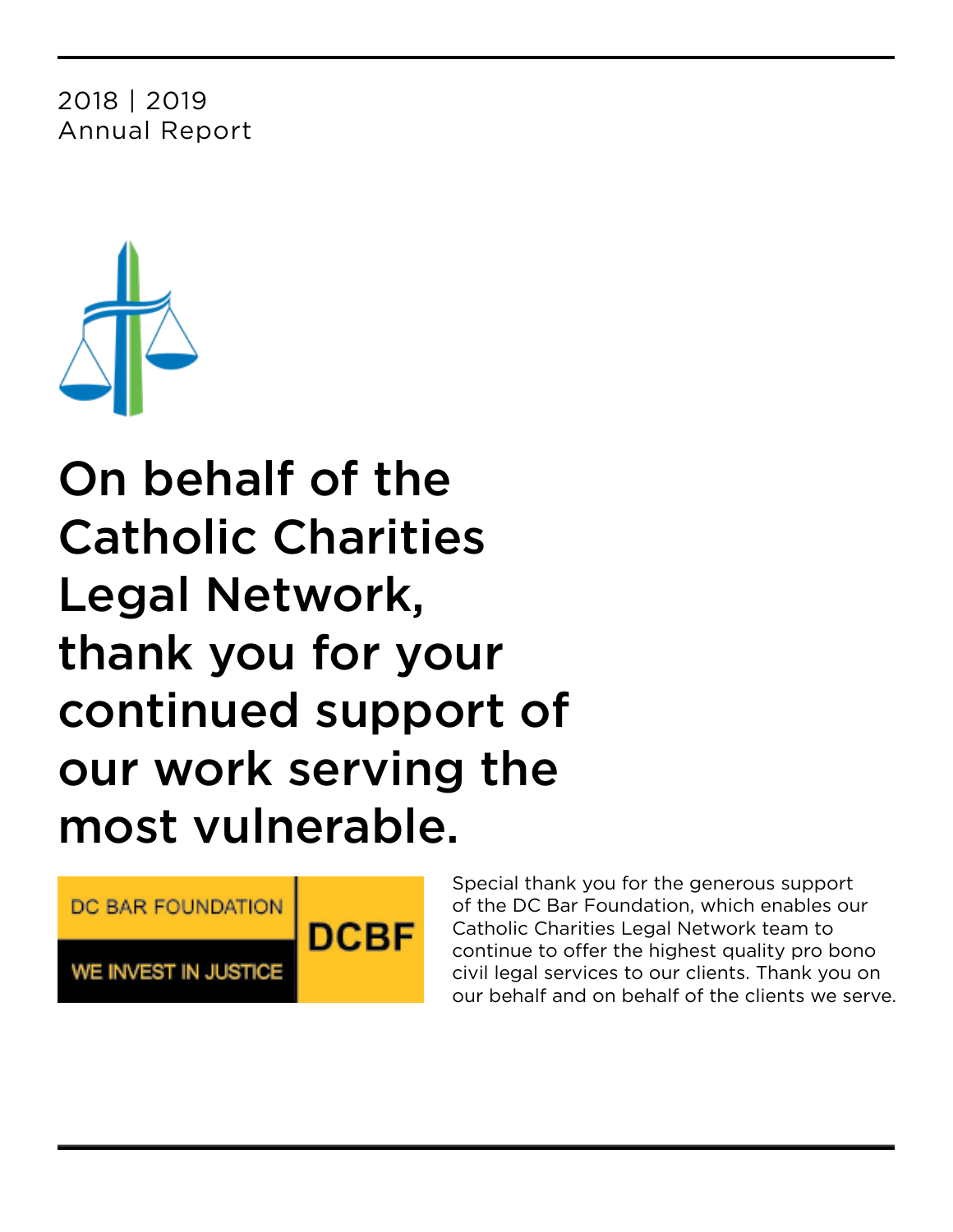

### CATHOLIC CHARITIES LEGAL NETWORK DONATION **FORM**

| <b>NAME</b>                       |                                                           | Please mail completed form and<br>make checks payable to:                        |
|-----------------------------------|-----------------------------------------------------------|----------------------------------------------------------------------------------|
| <b>ORGANIZATION NAME</b>          |                                                           | <b>Catholic Charities</b><br>Legal Network<br>C/O Jim Bishop                     |
| <b>ADRESS</b>                     |                                                           | 924 G Street NW<br>Washington, DC 20001                                          |
|                                   |                                                           | or                                                                               |
| <b>ADRESS 2</b>                   |                                                           | For online donations visit:<br>catholiccharitiesdc.org/donate                    |
| CITY/ STATE/ ZIP                  |                                                           | Please make sure to direct your<br>gifts to Catholic Charities Legal<br>Network. |
| <b>PHONE NUMBER</b>               |                                                           |                                                                                  |
| <b>EMAIL ADRESS</b>               |                                                           |                                                                                  |
| \$                                | <b>CHECK</b><br><b>CREDIT CARD</b>                        |                                                                                  |
| <b>DONATION AMOUNT</b>            |                                                           |                                                                                  |
| <b>CARD NUMBER</b><br><b>VISA</b> | <b>DISC VER</b><br><b>AMERICAN</b><br>EXPRE<br>mastercard |                                                                                  |
| <b>CARDHOLDER NAME</b>            | <b>EXPIRATION DATE</b>                                    | <b>SIGNATURE</b>                                                                 |